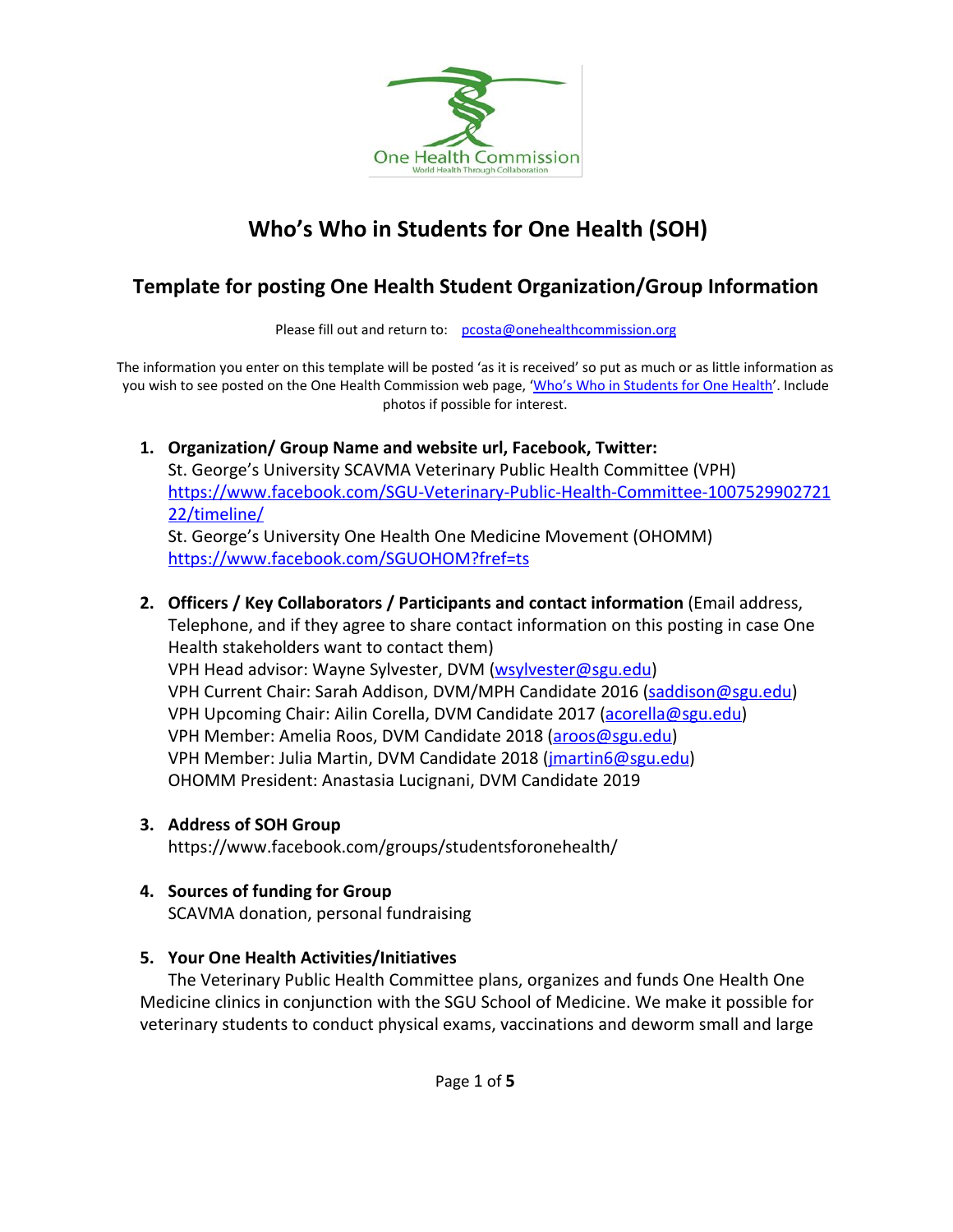animal patients while also educating the owners about proper care, husbandry and zoonotic concerns relevant to the area.

Title/description of program:

One Health One Medicine clinics – Free healthcare clinics for the human and animal population of various communities throughout the country of Grenada. Open to medical and veterinary students from St. George's University. Held 2-3 times per semester. Contact person's name and email:

Refer to #2 above – advisor, chair, or members are appropriate contacts. Link to program informational web page:

https://www.facebook.com/SGU-Veterinary-Public-Health-Committee-10075299027 2122/timeline/

## **6. Brief History of Your Organization's One Health Involvement**

We are in a unique position at St. George's University, as we have medical, veterinary, and public health schools on a shared campus on the island of Grenada. The ability to pursue a joint mission in the health and education of the human and animal population of Grenada is of paramount importance and our driving force in the One Health One Medicine endeavor.

#### **7. Supporting Faculty**

Dr. Wayne Sylvester, Dr. Inga Karasek, Dr. Marta Perea, Dr. Tara Paterson, Dr. Keith Kalasi

## **8. Additional Information**

Making the One Health One Medicine clinics accessible to all veterinary, medical and public health students that want to participate is of concern. As St. George's University is in a unique position to make the One Health One Medicine concept a well practiced reality from which the communities of Grenada may benefit, we are in constant need of resources. For the success of our clinics, we depend on any funding that we may acquire and hope that various organizations will be able to assist us in continuing our mission in One Health.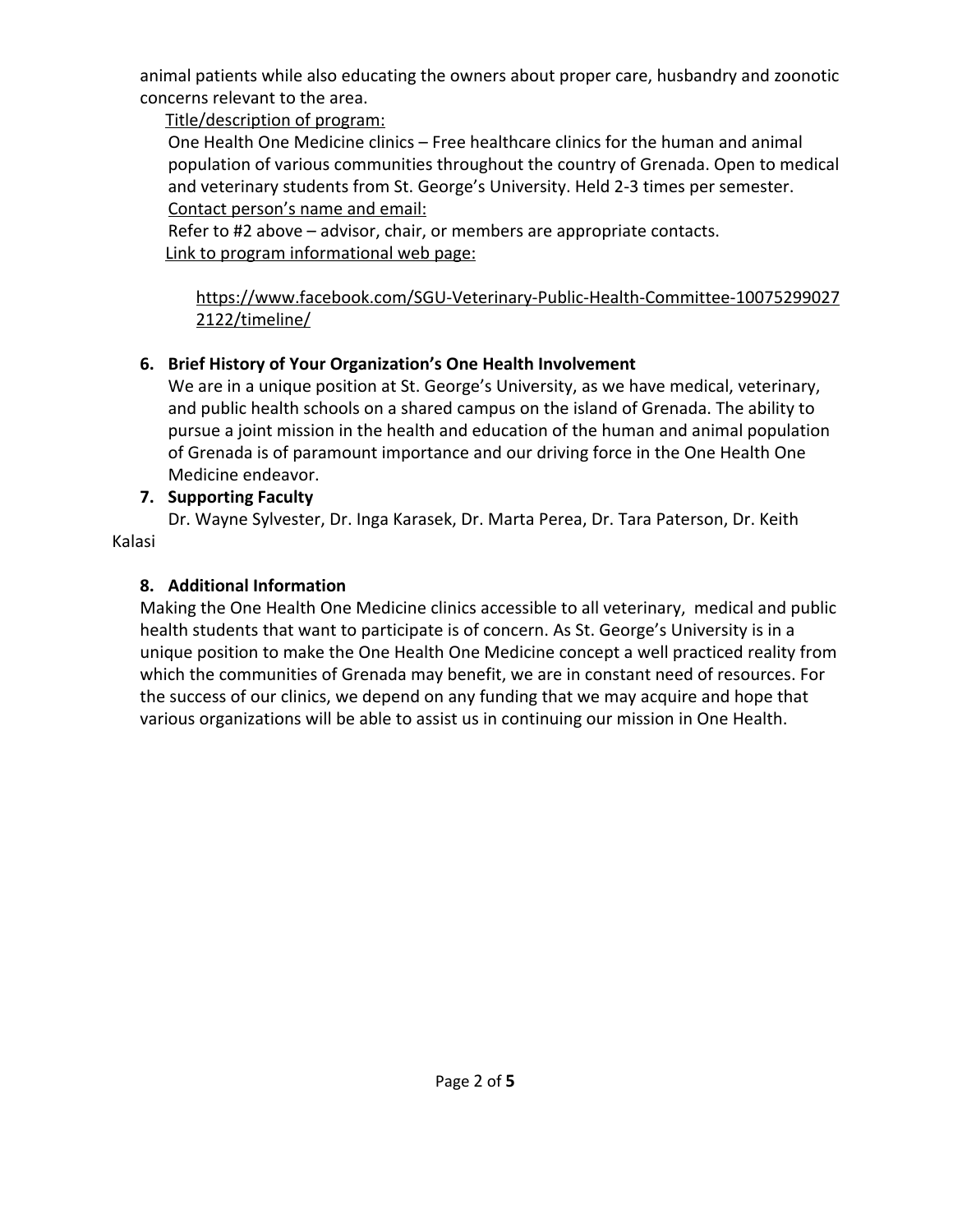

Above: Medical students speaking with and assessing local community members at the OHOM site.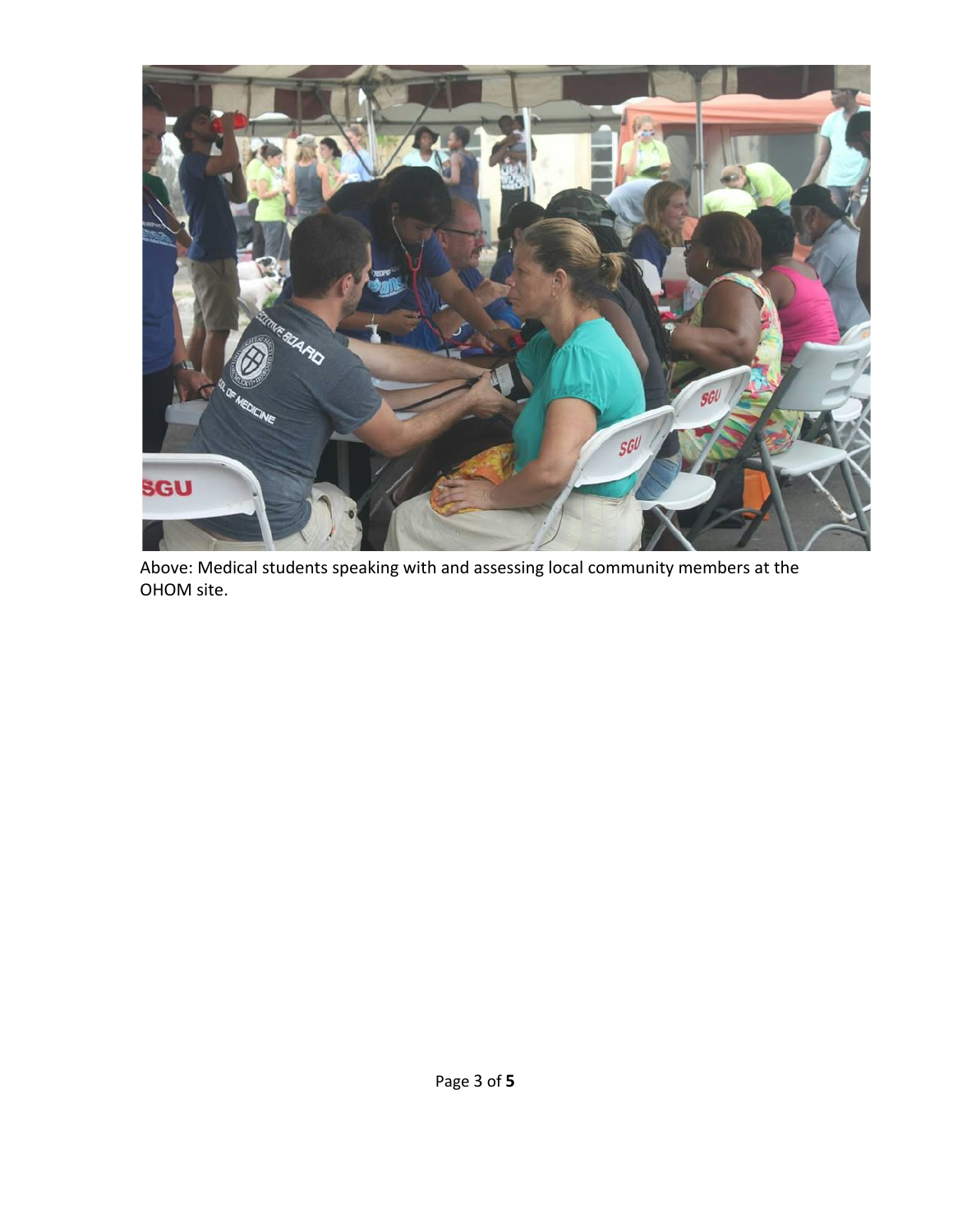

Above: A veterinary student from SGU prepares to draw blood from a goat at the OHOM site.